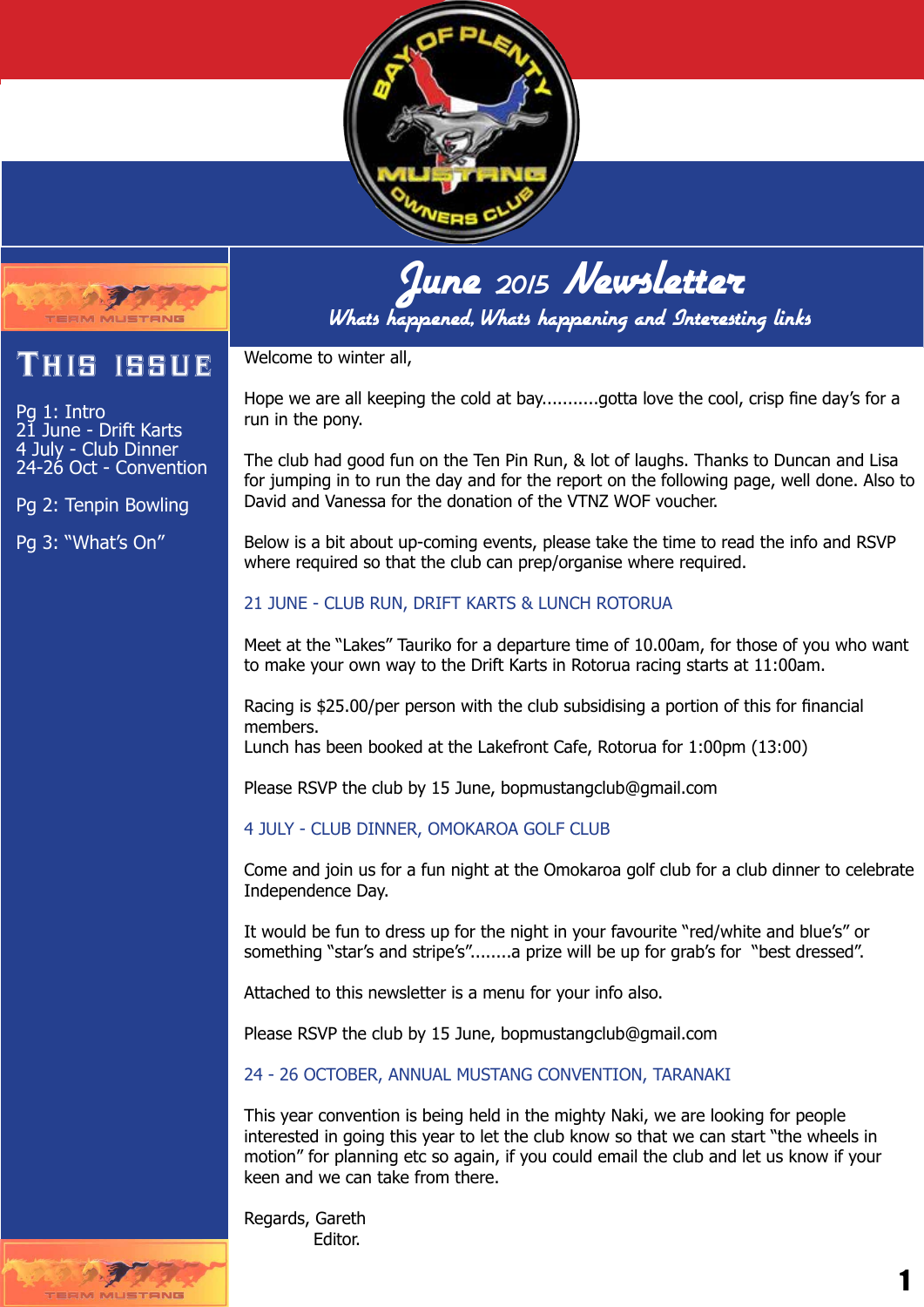

May Club Run Ten Pin Bowling

Ten Pin Bowling Run

After seeing the devastation from the tornado only a few days earlier, we wondered if we could still meet at the ASB arena.

Luckily the side entrance wasn't damaged and 13 shiny Mustangs and 24 would be bowlers met before heading off on a short cruise out to Papamoa before heading back through the Mount to Ten Pin Tauranga.

We had 4 lanes available to us, so teams of 6 were made up. It was suggested partners split up and be in opposing teams, I hear we have some very competitive couples eh Mr Robb!!

Most of us experienced more than our fair share of gutter balls! However 1 person stood out above all the rest with a very respectable score of 136. Tony was blitzing the competition, so after questioning we found out he is a regular to Farmlands (Ten Pin is behind Farmlands) and a bit of a pro bowler. From bowling we headed to The Phoenix on the strand for lunch where a very nice meal was had by all and thanks to Bryan a discount deal had been struck for the club.

Our bowling pro Tony and his side kick Melissa presented our Best Car trophy to Ray Sperling, while Grant and Vicki won a new prize donated by David and Vanessa of a VTNZ warrant voucher. The petrol draw was won by Lisa and Duncan.